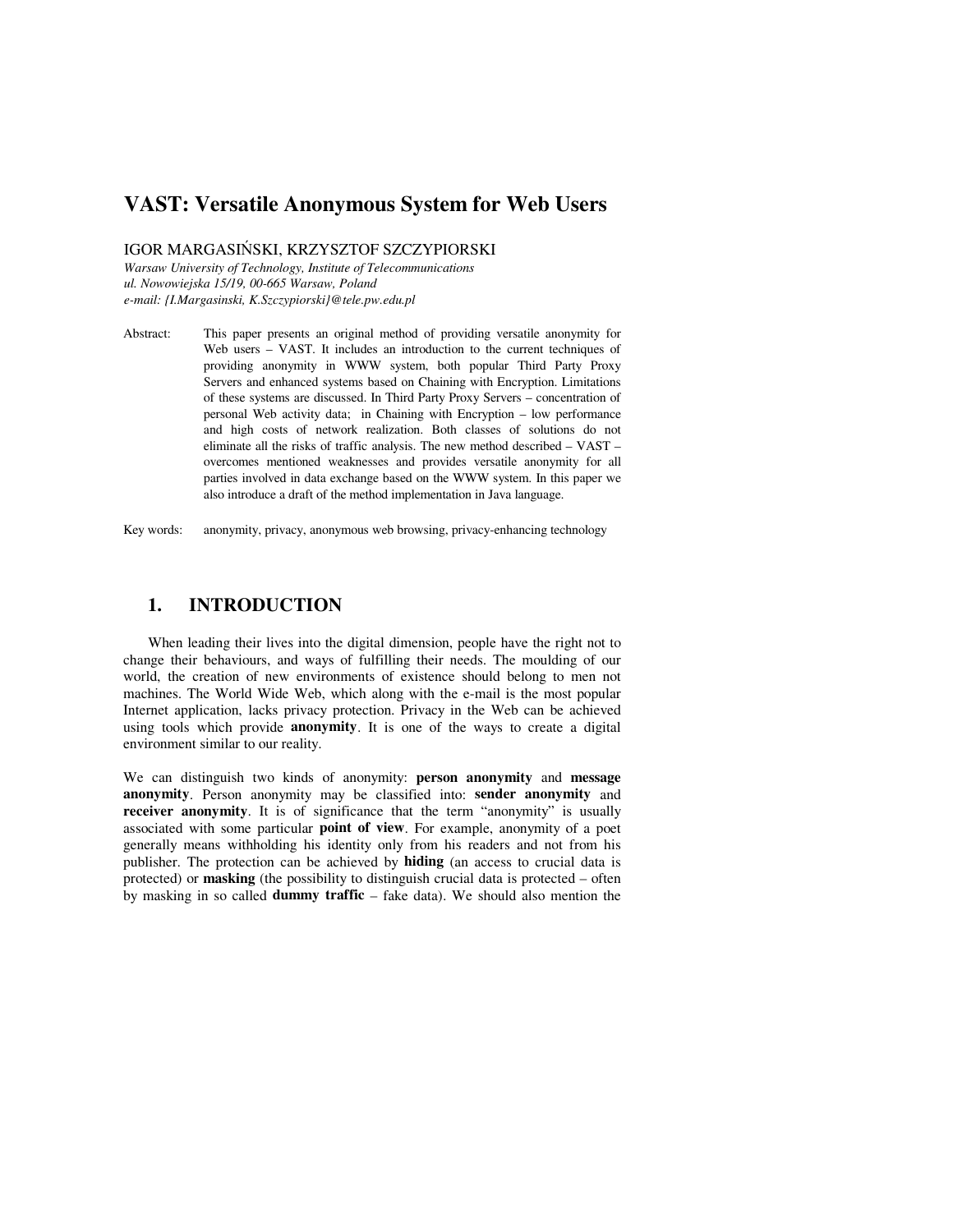term "**unlinkability**", which means that it is known that both sender and receiver participate in some communication, but they cannot be identified as communicating with each other. In this paper we concentrate on **receiver anonymity from all parties' point of view**. Our aim is not to hide identity of user (receiver) from the anonymity service provider, but to hide his Web activity. Therefore, what we have in mind is the unlinkability of user and destination Web servers. We introduce a solution to a problem of the lack of Web privacy – VAST – *Versatile Anonymous SysTem for Web Users*.

### **2. RELATED WORK**

**Third Party Proxy Servers** providing anonymity for Web users are gaining more and more popularity. Proxy is a distant machine – a middleman between a client and a server, which forwards user's requests to destination Website and resends its content. This architecture creates the possibility of hiding all information about client from server (for example IP address). Additionally, it is possible to encrypt transmission between client and proxy server. Then all user Web activity will be hidden from parties who have an access to transferred Web transactions (for example from Internet Service Providers or from LAN administrators). Third Party Proxy Server also provides wide range of possibilities of control of transferred resources: it is likely to control HTTP State Management Mechanism *– Cookies* [8] and to block discarded additional elements (for example pop-up windows), and also to remove scripts and programs. Proxy can perform any filtering of transmitted documents. The advantages of proxies, responsible for their high popularity are: filling the technical loop-hole in WWW system related to lack of user's privacy protection [7], high efficiency in hiding user's identity data, easy access to the service, supported by no additional requirements from users (only an Internet access and standard Web browser needed), simple usage, insignificant delays of Web navigation, simplicity, relatively low costs required for system realization and no demands to modify existing network nodes and protocols – system implementation based on current well known standards. However, there are also serious disadvantages to Third Party Proxy Servers. Currently employed proxy servers have access to information about user's Web activity. Anonymity service providers induce the belief that this data is not collected, used or shared. The user has to face the risk of concentration of personal Web activity in one place. If the anonymity service provider attempts to exercise this possibility, the user will be exposed to an even greater risk than in traditional Web browsing, because information collected by different Websites is much more difficult to put together. Furthermore, proxy servers do not protect against tracking by traffic analysis. An eavesdropper can observe the volume of transmitted data and correlate inputs and outputs (proxy server request). A very serious risk also exists here, because it is possible for third parities to track and profile users. The next disadvantage of proxy servers is the limitation of sets of elements which can be downloaded. Some of HTML standard enhancements (like JavaScript) can create high risks for the whole system [9]. It is possible and easy to perform powerful attacks using these technologies. The mentioned attacks can completely compromise proxy sever systems.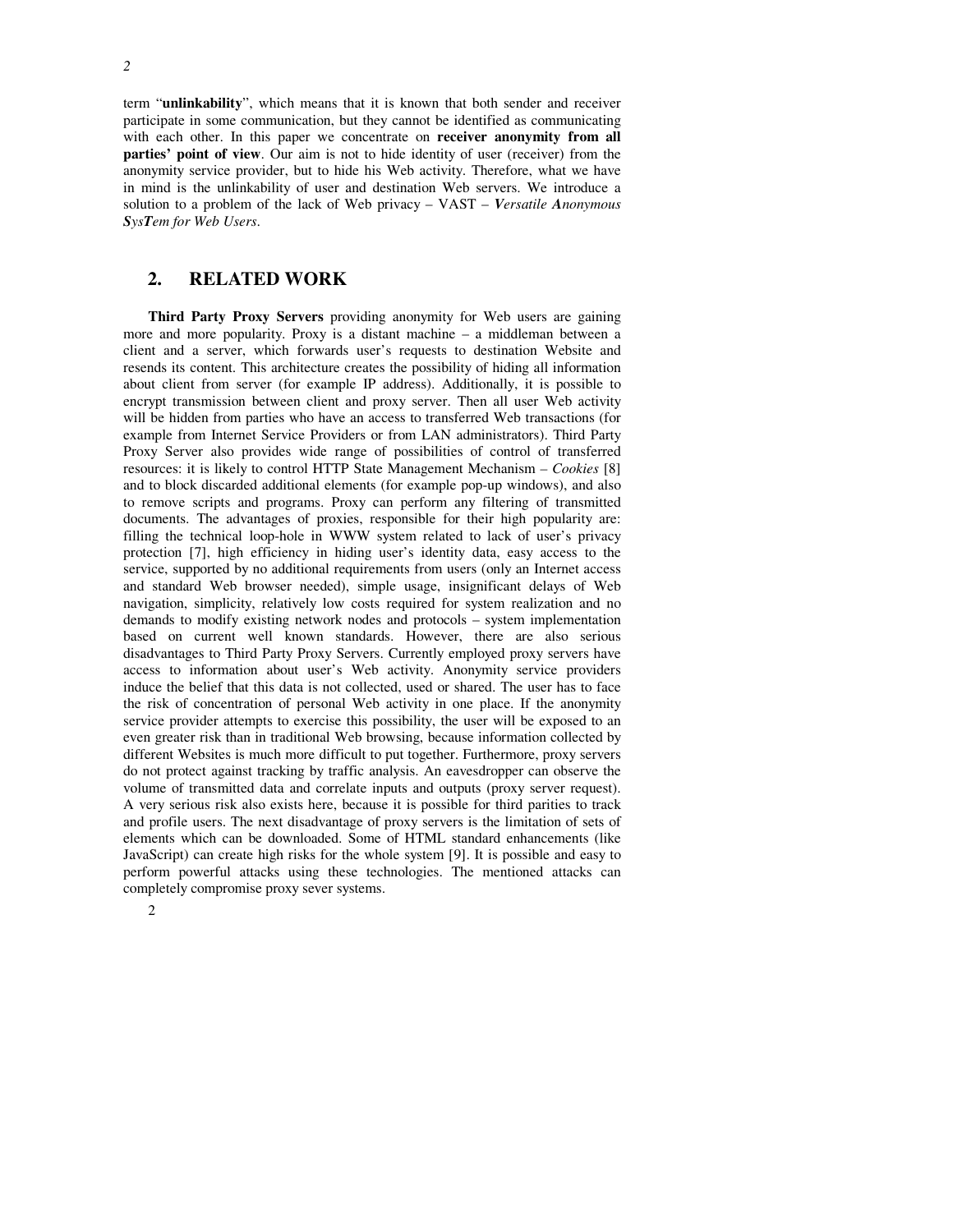Having security limitations of single proxy servers in mind, the natural way to improve these systems is to disperse localization of information about user's Web activity. This is being done by replacing one server with many nodes. Each of these proxies has a partial knowledge about transferred data – it can be realized by public key cryptography – **Chaining with Encryption**. By repeatedly encrypting a message (for example, request to Web server) with public keys of succeeding nodes, we can transmit data from user's computer to destination server without disclosing the identity of both sender and receiver to every proxy. Routing among accessible nodes should be random. Thanks to this, packets alternate mutually, which in effect leads to an elimination of traffic analysis attack. This idea dates back to David Chaum's theory [2] of providing anonymity for electronic mail – MIXNET, where the enhanced proxy servers are the so-called MIXes. Their name has its origin in their characteristic role which is the mixing of delivered items. Before a MIX sends a message, it waits until it receives a batch of messages. Then it sends the messages outputting them in random order. Examples of systems based on MIXNET include: *Onion Routing* ([6], [11]), *Crowds* [10], *Freedom* [5] (first profitable system of this kind). Systems based on a network of many proxies require construction of expensive infrastructure. This brings in a discouraging factor for potential investors. The use of network of proxies is a great technique for providing anonymity during email correspondence. However, serious delays, which are not inconvenient in sending e-mails, are a serious obstacle in Web browsing. To increase system's performance speed, it is necessary to employ powerful and fast computers as proxies. Yet, they are expensive. The authors of *Crowds* project presented an analysis of delays caused by sequent proxies of their system. We employ this data to illustrate the increase in time needed to receive a page – as a function of number of proxies. Presented results (table 1) show that the cost of providing anonymity in systems based on a network of proxies is a significant increase of waiting time. Moreover, Crowds system contains serious simplifications in comparison to MIXNET – which role is to increase the performance speed. In spite of these costly – from the security point of view – differences, performance is not satisfactory.

| Number of | Page size [kB] |          |       |       |       |       |  |  |  |  |  |  |  |
|-----------|----------------|----------|-------|-------|-------|-------|--|--|--|--|--|--|--|
| proxies   |                |          |       |       |       |       |  |  |  |  |  |  |  |
| $2 + 1$   | 20.8%          | 35.0%    | 23.7% | 13.7% | 17.8% | 26,3% |  |  |  |  |  |  |  |
| $2 + 2$   | 42.1%          | 43.4%    | 32.3% | 22,8% | 18.6% | 28.2% |  |  |  |  |  |  |  |
| $2 + 3$   | 73.1%          | $72.1\%$ | 60.7% | 40.0% | 36,6% | 45.0% |  |  |  |  |  |  |  |

*Tab. 1.* Delays as a function of number of proxies and page size in Crowds system (0% delay is for two proxies)

To accomplish encryption and decryption of exchanged data these systems use additional client-side software applications. This software takes over all communication with the Internet and reroutes packets to anonymous service servers. But a system which requires that a user installs additional software decreases his trust. Downloaded applications able to communicate with a public network may constitute so-called Trojan Horses. The user does not have the ability to check what really goes to the service server. This requirement also narrows the group of users, because it means dependency on a specific hardware and operating system. Systems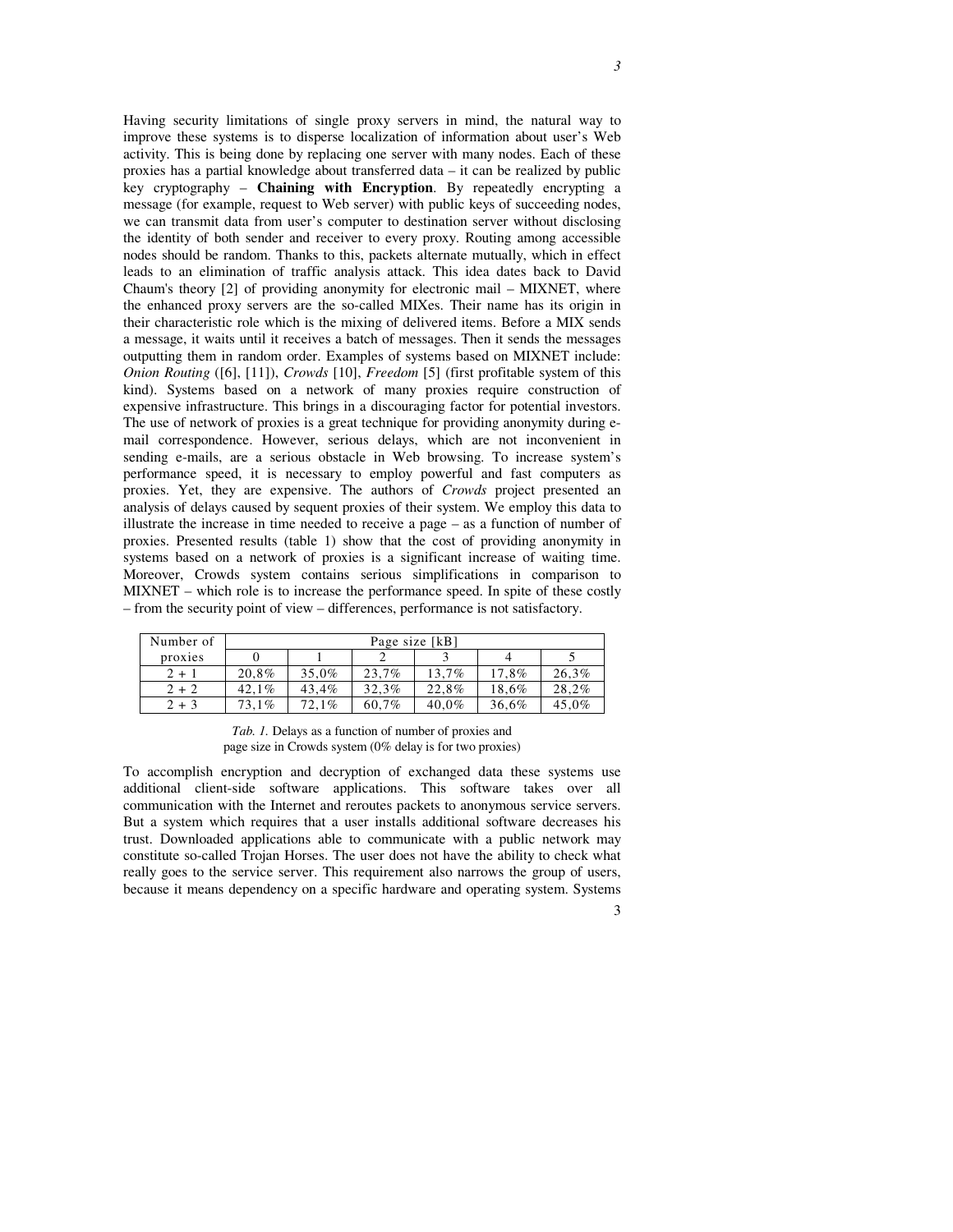based on chaining with encryption do not eliminate all risks of traffic analysis attacks. Anonymity is still dependent on a third party – information about user's Web activity was only dispersed between many proxies. However, there is no certainty that proxies do not collaborate with each other. In our opinion, WWW service requires an individual approach. When designing a system providing anonymity for Web browsing, concentrating on different aspects and parameters unlike in e-mail, should proof beneficial. Today more than ever, the WWW service increases its multimedia character. The users expect texts and graphics to be available immediately. Today's solutions though, still require very high financial investments. What is more, anonymity service provider cannot submit a proof that system proxies do not collaborate. Originators usually omit this fact and only mention curtly that each of proxies should belong to a different infrastructure provider. Is this a reason enough to support a belief that proxies do not collaborate? Nowadays we can see many examples of cooperation between independent companies in the process of tracking Web users and profiling them. Why would it be any different in this case? Implementation of this class of methods is not widely spread. We can only presume that in case of their popularization and implementation of proxies by many different companies, this possibility could be misused.

### **3. VAST OVERVIEW**

Our goal was to design a method dedicated to WWW system specifics, which can take advantage of them. We have set the following principles for our solution:

- preservation of all advantages of single third party proxy servers,
- providing versatile anonymity (including service provider and also preventing risks of traffic analysis attacks),
- retention of speed (minimalization of performance differences between VAST usage and traditional browsing),
- accessibility no additional requirements from users,
- facility to implement outside laboratories relatively low costs.

4 VAST system contains only one proxy node. To achieve anonymity from proxy server's point of view and also to disable traffic analysis attack we are placing **specific kind of dummy traffic generation mechanism between distant proxy and local agent**. More pages than actually requested by user are transferred from proxy to client. Information about which content is the object of interest to the user stays with him. An agent (JAVA applet) cooperates with user's browser. At the time when the user is familiarizing himself with the page content, the agent simulates users Web activity – by requesting random Websites from proxy. The basis of this solution is the observation of a typical Web navigation. User does not request Websites at all times. Requests get sent in various time intervals and in between them, the user reads the content. VAST utilizes this fact. Additionally, VAST takes advantage of the simplicity of generating dummy traffic in WWW system – we mean that a wide range of Internet resources is indexed in Web search engines. We can simulate user's activity using it. The VAST system, unlike other existing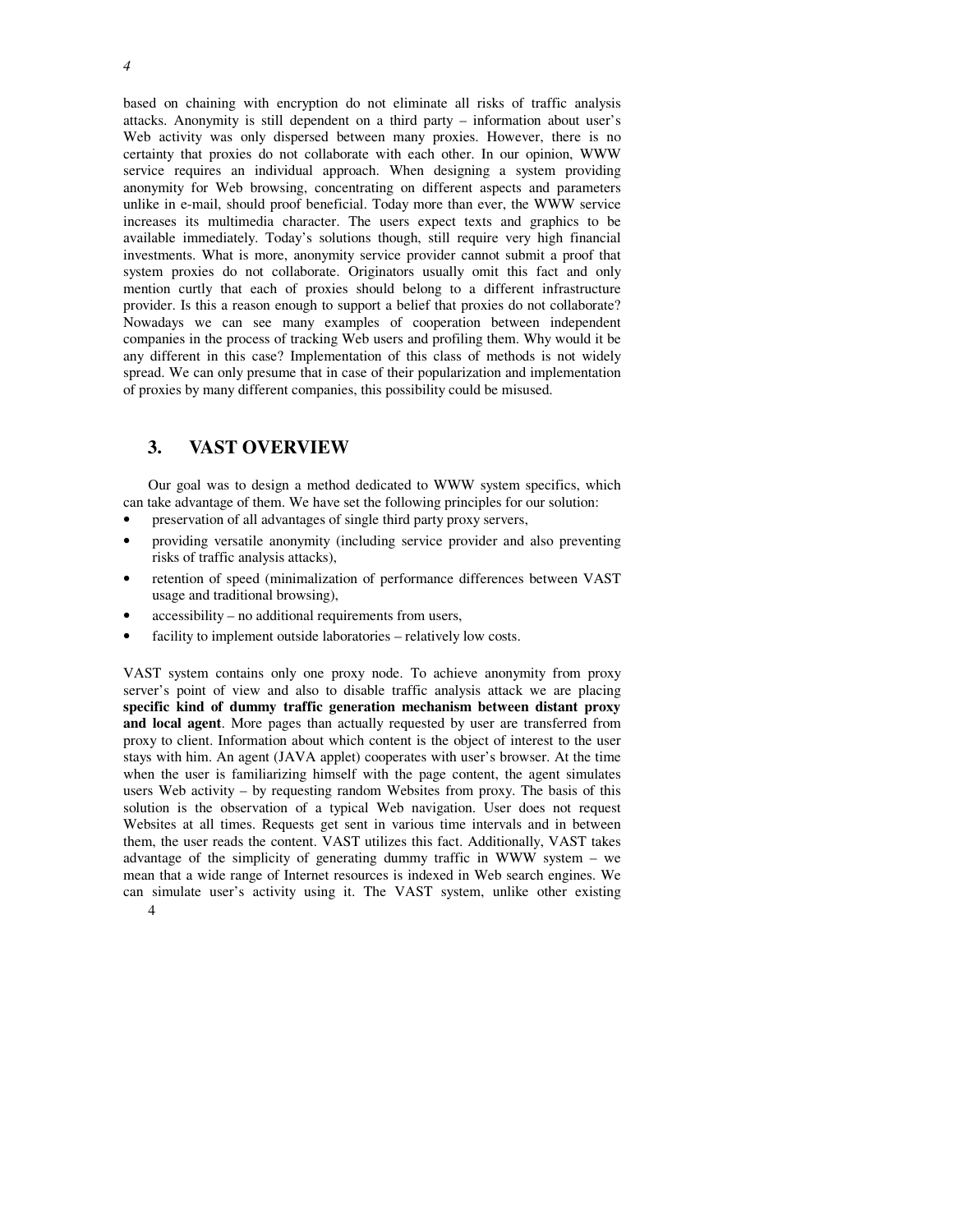solutions, does not conduct additional major activity while the transaction takes place, but it utilizes free time to take actions providing versatile anonymity. A source code of agent applet would be available to all. Then users would be able to check if it is not a *trojan horse*.



*Fig. 1.* VAST system scheme

VAST consists of two primary elements: **agent** placed in Web browser environment and **proxy** placed between the agent and a destination Web server.

**Agent** is an Java applet residing in user's Web browser. Primary functions of VAST agent include: communication with proxy server secured by SSL/TLS protocol (Secure Socket Layer / Transport Layer Security [3]), simulation of user Web activity, generation of URL (Uniform Resource Locator) addresses as a background for addresses requested by user, receiving configuration parameters from user and transmitting them to proxy, requesting pages selected by user and pages selected by simulator, receiving resources from proxy, dividing resources between group of pages chosen by user and dummy traffic pages, presentation of pages chosen by user (skipping dummy traffic pages), analysis of a level of user anonymity as a result of a proportion between resources downloaded by user and resources downloaded by simulator, presentation of actual anonymity level and communication with user by graphic interface.

**Proxy server** which is a part of the VAST system is very similar to popular anonymous proxy systems – the main difference is an absence of user interface. This function was moved to VAST agent. Primary functions of VAST agent are: hiding all user's identifiable data from destination Web server – IP address among others, encrypting all data transmitted between VAST agent and VAST proxy – resources' URL addresses among others, optional encrypting communication between VAST proxy and destination Web server, blocking cookies from destination Web server,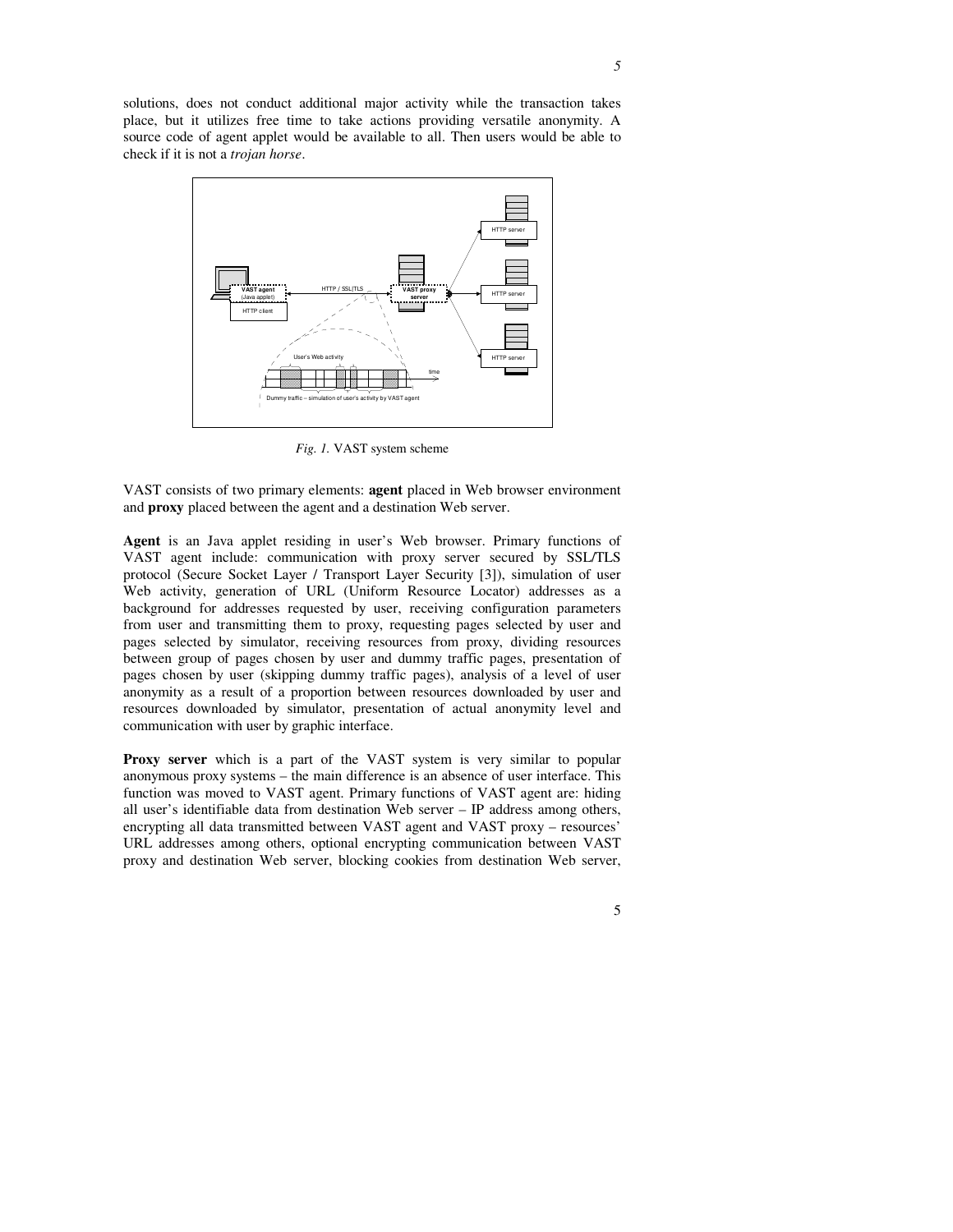blocking scripts and programs from destination Web server and blocking Java applets from destination Web server.

## **4. DESIGN AND IMPLEMENTATION**

For the purposes of this paper the following two descriptions are introduced:

- *Web transaction* a series of HTTP client requests and correspondent server responses, which represent a single Web page (HTML files and contained elements, i.e. graphic files),
- *Subject session* collection of Web transactions generated by user where all transactions can be connected with each other by links from transactions pages. In the rest of this paper a shorter name – *session* – will be used.

We presume that potential eavesdropper, who has an access to transmitted data is able to separate each transactions and sessions from communication. The dummy traffic generation complies with establishment of additional sessions. Transactions which belong to these sessions typically take place while the user is familiarizing himself with the content of pages already received. Agent generates dummy traffic requests assigned to user's session as well. Thanks to this, the reliable distinction as to which session comes from the user is not possible to make. Specific properties of session generated by human – thematic relations between transactions – are then lost. When user starts a new session, the agent also restarts dummy sessions. An eavesdropper (who knows the algorithm of agent applet – open source), can not distinguish if a particular request comes from user or from simulator. The anonymity service provider – the strongest possible attacker – is only able to separate particular sessions. The provider may know than that one of these sessions is of an interest to the user, but he does not know which one. The provider also does not know which requests from particular session come from the user. The user can configure the number of dummy sessions. Having the bandwidth of Internet connection and the frequency of requests in mind, one can select appropriate level of anonymity, which can be represented by the probability (*P*) of the fact that the user is interested in the subject of selected session.

$$
P \leq \frac{1}{\text{Number of dummy sessions} + 1} \tag{1}
$$

We should mention here that conducting only one dummy session provides anonymity called *probable innocence* [10]. Closer analysis of VAST security is presented in section 5. The user will have to configure the system before he starts using it – this is necessary to input a list of search engines preferred by user. The agent will then employ them to generate dummy traffic. The agent will use a **dictionary** of queries downloaded from VAST proxy server. It is important for the dictionary to contain a large number of queries. If the user enters a query which is not in the dictionary, the VAST agent will inform about it and warn that the VAST service provider may infer that the query was not generated by the simulator. A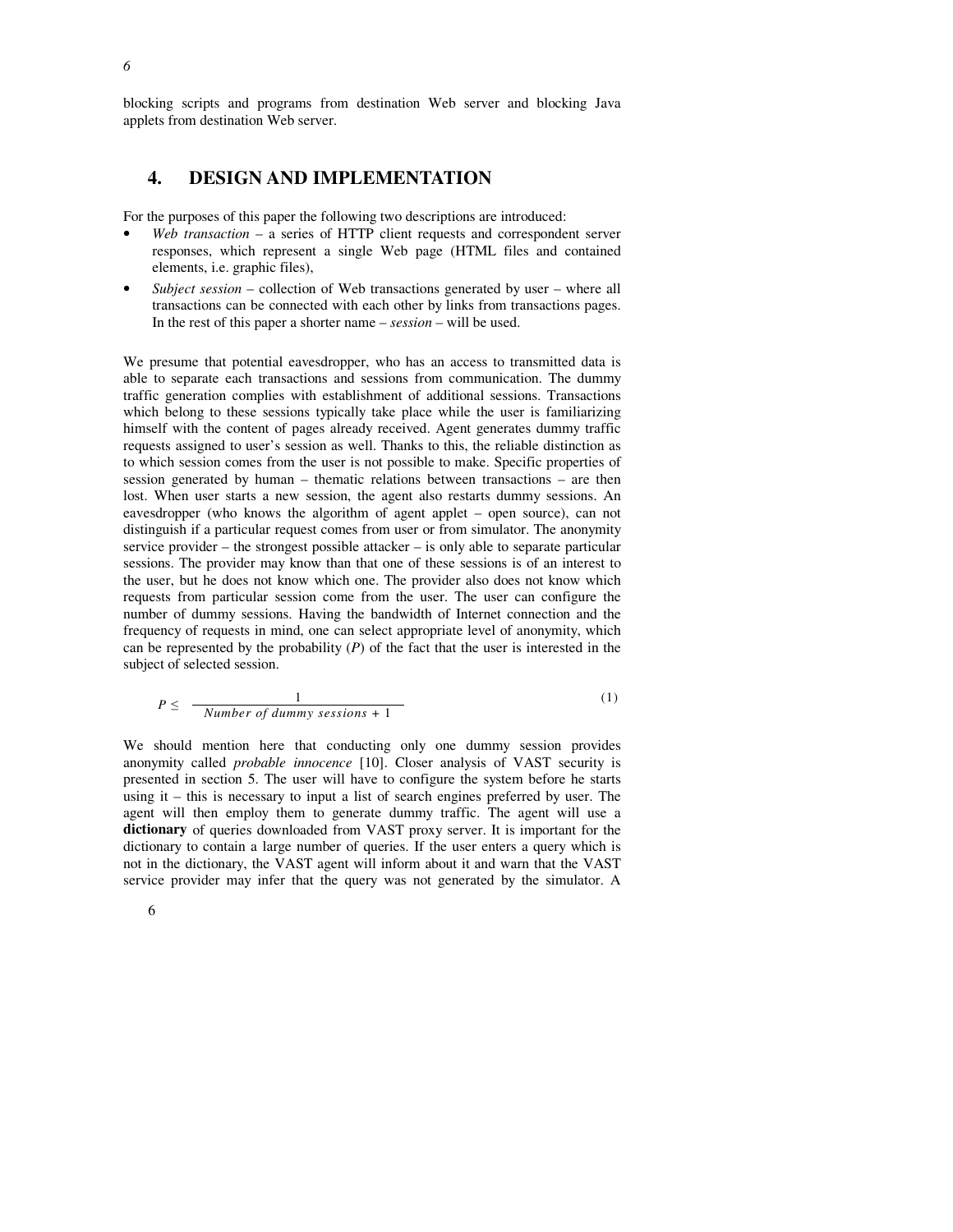request of a page trough a search engine means the beginning of a new session. The same rules apply to the beginning of dummy sessions. At first user's requests are not immediately ran. The choice which transaction is executed first is random. In subsequent transactions user's requests have priority of execution by an agent. However, if their frequency is higher than the frequency of dummy transactions, the user gets an appropriate message. The agent displays a warning, based on higher frequency of certain transactions, that eavesdropper may presume that requests came from the user. The graphic representation of a sample communication between VAST agent and VAST proxy server is shown in figure 2. In this example two dummy sessions were used. Cuboids represent WWW transactions in particular sessions. The arrows point to the user's transactions.



*Fig. 2.* Sample of communication between VAST agent and VAST proxy server. The cuboids represent single WWW transactions

#### **Performance**

The presented system had been designed to provide high performance – similar to performance in traditional Web browsing. Additional operations focused on providing anonymity neither take place at the time of realization of user's requests nor at the time of data downloading. They occur when the user is familiarizing himself with the requested page. A question remains: how does the dummy traffic actually delay browsing? Sometimes the user browses briefly through the page's content. How long will he be forced to wait? VAST may block data which originates in third party servers (i.e. AdServers). It means the disabling of all third party banner ads often published on various Web pages. The statistics analysis conducted by authors showed that size of ads published on most popular Web pages and Web portals often exceeds 50% of total page size. The number of requests necessary to download pages is often a multiple number of requests to destination server. In the VAST system requests to the third party servers may be replaced by dummy requests. Users allow downloading of numerous advertising elements. So we are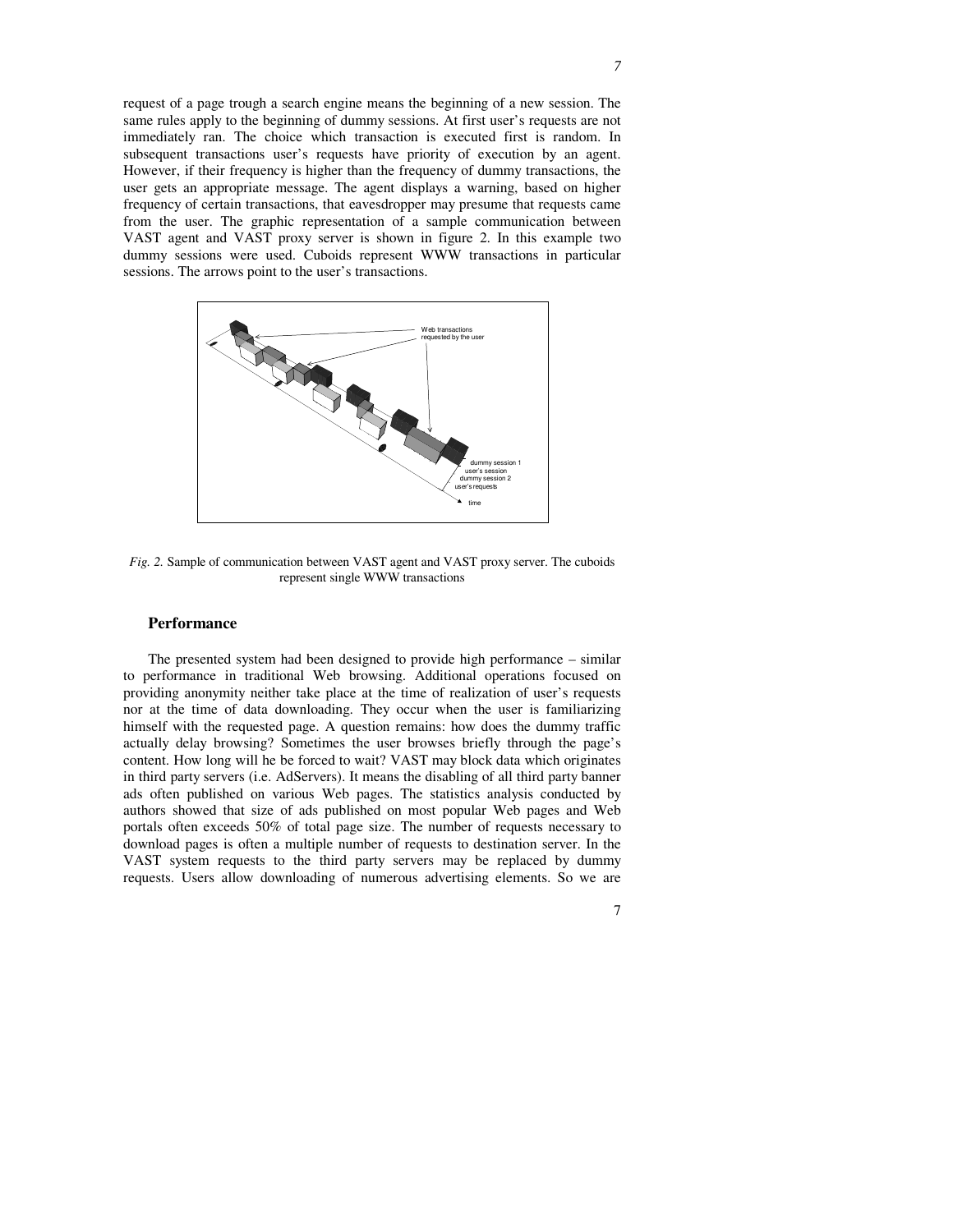justified in thinking that replacement of ads with dummy traffic which provide privacy protection would be also acceptable.

The volume of dummy traffic should be maintained on a certain level in order to perform effective masking of user's activity. The number of transactions performed in appropriate sessions should be approximately equal. Let  $t_d$  be average time of downloading of single Webpage;  $t_f$  – average time of familiarizing with page content;  $t_w$  – average delay in Webpage downloading induced by VAST system in comparison to traditional proxy server;  $n$  – number of dummy sessions. Then, the delay *t<sup>w</sup>* can be described as follows:

$$
t_w = 0.5 \ t_d \qquad \qquad \text{for } t_f \ge n \ t_d \tag{2}
$$

(average time required to finish current transaction)

$$
t_w = n \, t_d - t_f + 0.5t_d \qquad \text{for } t_f < n \, t_d \tag{3}
$$

(*nt<sup>d</sup>* of dummy transactions have to be performed to provide proper level of anonymity). We can sum it up as:

$$
t_w = \frac{\ln t_d - t_f + (n+1) t_d - t_f}{2} \tag{4}
$$

Figure 3 shows  $t_w$  delays a function of average Webpage downloading time  $t_d$  and average time of user's familiarizing with content  $t_f$ , suitable for  $n = 1$  (A) and  $n = 2$ (B) dummy sessions. The following results can be obtained for a typical downloading time  $t_d = 8$  [s]:

| $\boldsymbol{n}$ | $t_f$ S      |    |       |    |    |    |       | O |    |     |    | 10 | 11   | 12 13 | 14 | 15       | 16 | 17 18 19 |    | 20 |
|------------------|--------------|----|-------|----|----|----|-------|---|----|-----|----|----|------|-------|----|----------|----|----------|----|----|
|                  | $t_w$<br>[S] |    |       | 10 | lQ |    |       | ю |    |     |    | 4  |      |       |    | $\Delta$ |    | 14       | 14 |    |
| 12               | $t_w$ [S]    | 20 | 19 18 |    | 17 | 16 | 15 14 |   | 13 | 112 | 11 | 10 | - 19 |       |    | v        |    | 14       | 14 |    |

*Tab. 2*. Delays introduced by VAST (*tw*) system as a function of user's familiarizing with Web content time

According to our expectations, these results shows that acceptable delays (similar to delays present in traditional anonymous proxy server systems) occur when users spend some time  $(t_f \approx nt_d)$  familiarizing with Webpage content.

8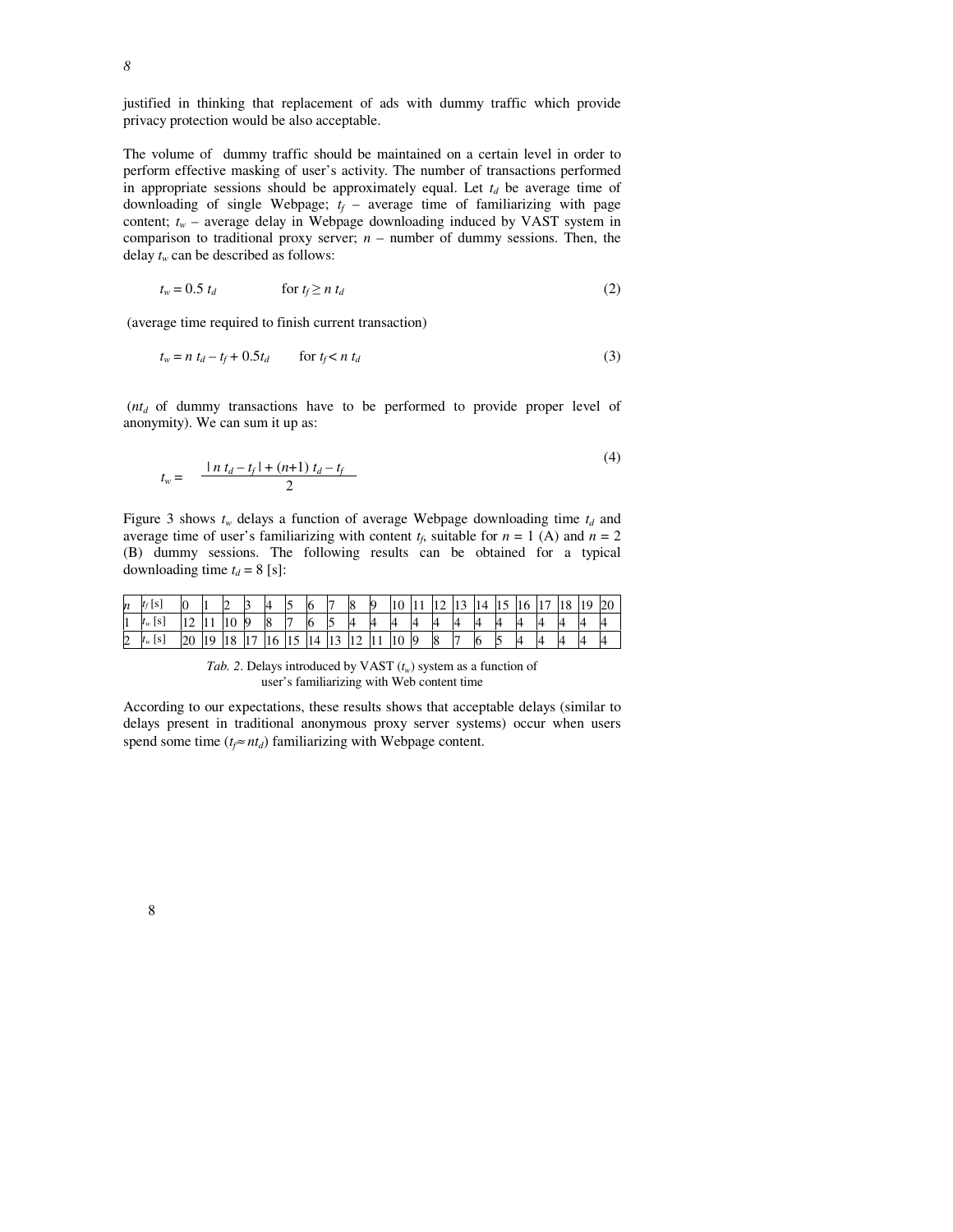

*Fig. 3.* Delays induced by VAST system in comparison to traditional proxy server (A – one dummy session, B – two dummy sessions)

# **5. SECURITY**

The communication between user's computer and proxy server is secured by SSL/TLS protocol. It means that parties from the local environment do not have an access to transmitted data. Anonymity **from the local environment parties point of view** is accomplished through hiding. The security in this area is based on the strength of the SSL/TLS protocol itself and cryptographic algorithms utilized in it. Because both agent and proxy server are elements implemented by anonymity service provider, it is possible to choose appropriate cryptographic algorithms (i.e. SSL version 3). In the intervals between user's transactions dummy traffic is being generated. It constitutes a very effective barrier against traffic analysis attack. As we mentioned above, the communication between agent and proxy server is very effectively guarded against sniffing attack or the possibility of correlation of requests and servers answers based on timing relations. In the communication between proxy server and destination Web server encryption is not a key. Eavesdropping of this data results only in the interception of information about the VAST proxy server's activity. If the system is employed by many users the information is worthless. In the extreme case, when there is only one VAST active user and when the eavesdropper has the possibility of interception of all requests realized by proxy server, the security **from others Internet users point of view** is the same as from the VAST service provider's point of view (still satisfied).

Let's consider the anonymity **from the VAST service provider's point of view** next. Referring to the figure of a sample communication between the VAST agent and the VAST proxy server (figure 2), attacker may only correlate particular requests such as it is shown in figure 4. We can observe that the proxy server may differentiate between particular sessions (three session noted in the picture with different shades). An attacker may not determine which shades represent user's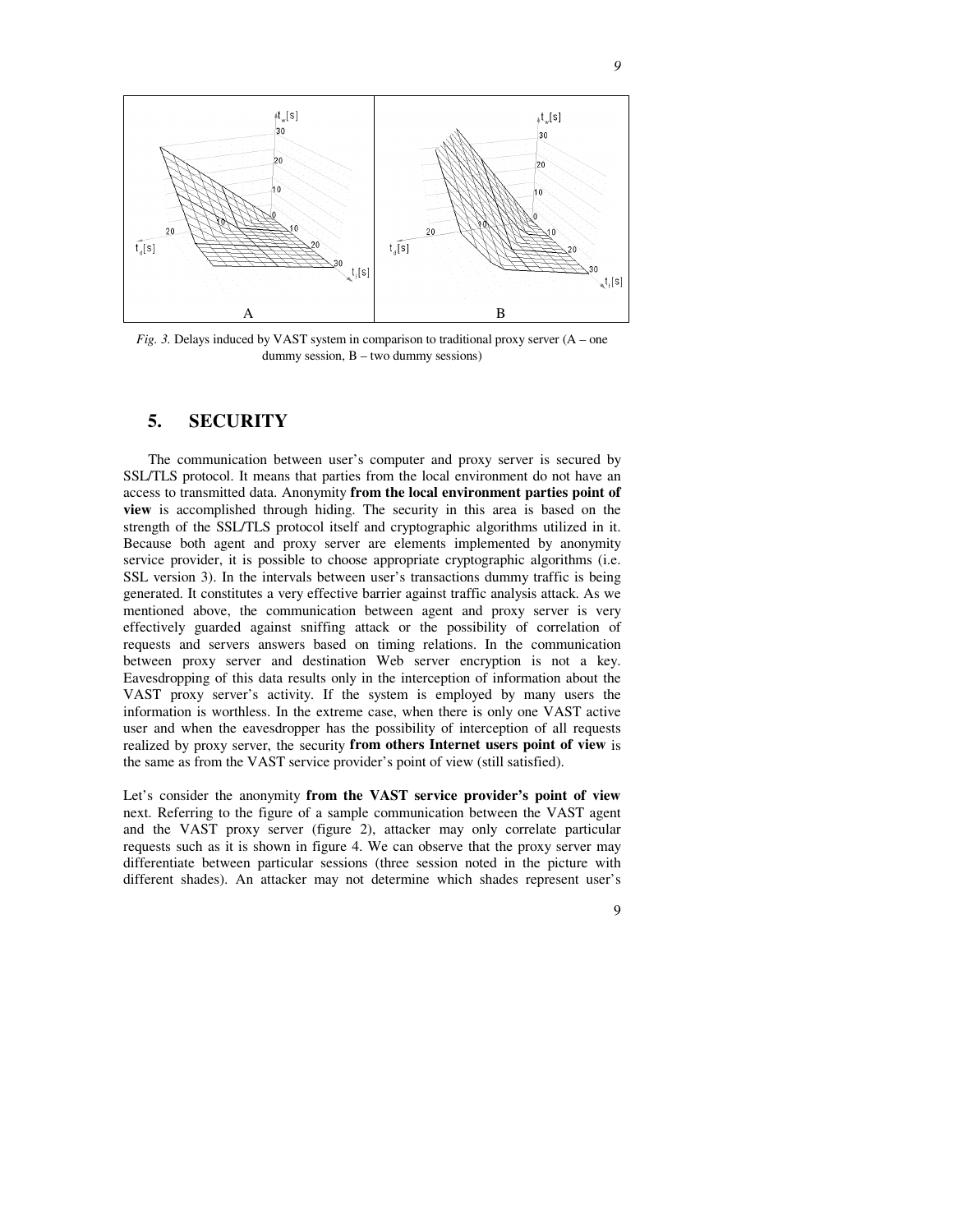activity. He also keeps in mind that user's requests correspond only to some blocks represented by the same (unknown) shade. Therefore, it is possible, after conducting an analysis of transactions content, to determine that data transmitted from sections: A, G, I, L, M is one session. B, D, F, J, M – second, and C, E, H, K is the third. The potential attacker knows that the topic of one session is of interest to the user. He is neither able to determine which one nor separate user's requests (in this example: B, F, M). Presented illustration is a schematic simplification. The regular blocks should not be identified with the volume of transmitted data. We should also consider the attack where VAST service provider resends fake pages or fake dictionary to find out if they have been requested by an applet or by a human being. In this case the attack can be successful, but its result is the lost of reliability by service provider. After detection of this attack – what is easy and unavoidable – his service is compromised and worthless to users. Therefore this attack can not be utilized to perform widespread profiling. The cost of the attack is higher than its profit.



*Fig. 4.* Illustration of communication between agent and proxy server – from the proxy server's point of view (compare with fig. 2).

**From the destination Web server point of view** there is no ability to identify the system's users. To the destination Web server the only available data is about proxy server which forwards user's requests. Active elements placed on pages, which can communicate with destination server are removed by the VAST proxy server.

10 Until now no system providing effective protection against all of well known types of **traffic analysis attack** (like timing attack, message volume attack, flooding attack, linking attack) has been implemented. Systems based on David Chaum's theory, which are an accurate realization of MIXNET, provide an effective protection against timing attack or message volume attack. Below we are going to discuss the protection offered by the VAST system against each of the attacks. **Timing attack** is based on the observation of communication time through linking of potential end points and searching for correlations between beginning and/or ending of an event in each possible end point. The VAST system provides a total protection against this type of attack thanks to specific dummy traffic generation mechanism. An eavesdropper is not able to differentiate between particular requests, because right after the finalization of one transaction the next one begins. Therefore,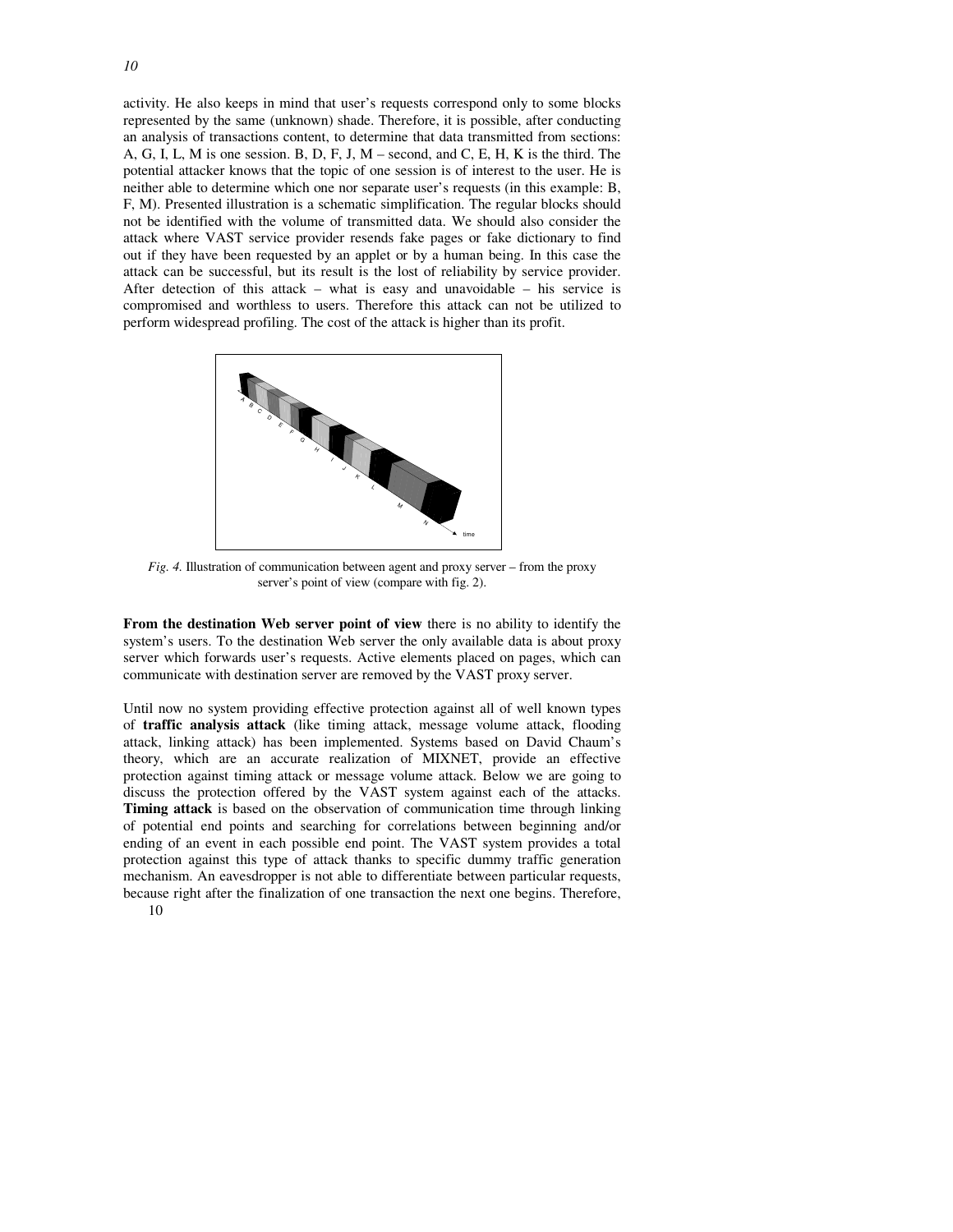it is not possible to establish if a request belongs to a particular transaction. Of course, in case where there is only one active system user (extreme case), eavesdropper can presume that all proxy requests come from the user. However, even in this case the anonymity of user is not compromised and it is the same as the anonymity of user from the VAST proxy server's point of view. **Message volume attack** is based on the observation of the transfer volume (i.e. message volume) and correlation of input and output. As mentioned above, the VAST system fills periods of user's inactivity with dummy traffic. Separation of particular messages from encrypted link between agent – proxy server is then practically impossible. **Flooding attack** is based on sending a large number of messages – flooding – or messages with certain characteristics by other system users. This is done in order to separate user's message. The VAST system protects against this attack because of the form of the message sent to the proxy server itself. Even after an effective isolation of user's message, it is still unknown which requests are generated by machine and which come from human. The VAST system, as presented above, does not offer an effective protection against **linking attack** which is based on a long-term observation. This attack uses changes in traffic related to presence of connection or its absence. In our VAST system concept, in order to maintain simplicity, we did not take into consideration these types of risks. However, it is possible to enhance the VAST system and include a mechanism providing effective protection against longterm linking attack (compare to section 6).

### **6. FUTURE WORK**

The presented system introduces a concept which in its practical implementation requires additional mechanisms. When implementing this system for public use we should consider the possibility of an **long-term linking attack** (statistical profiling) conducted by proxy server or party which can eavesdrop on the communication of proxy. The risk originates in the possibility of separating recurring requests during the course of many sessions. To provide an effective protection against this class of attacks a mechanism of registering recurring requests should be used in the agent program. This would allow an introduction of dummy traffic simulating activity not only in the course of one session but during a longer time. It is important for the information gathered by the agent to be appropriately protected. The agent will record recurring user requests. The agent's program does not share this data with other parties. Recurring requests are accompanied by dummy traffic, which also simulates user's activity in the course of many sessions. The potential attacker will only be able to decide that the user is browsing through his favorite pages, but the attacker will not be able to determine through which one. We should consider the transformation of agent Java applet into a Java program which would be called local proxy. This will allow saving files locally on user's computer. It will be possible to save user's activity history. This will also permit storage of dummy traffic files and their usage as a cache memory. The user may choose page already downloaded during a dummy transaction. This greatly increases the navigation speed.